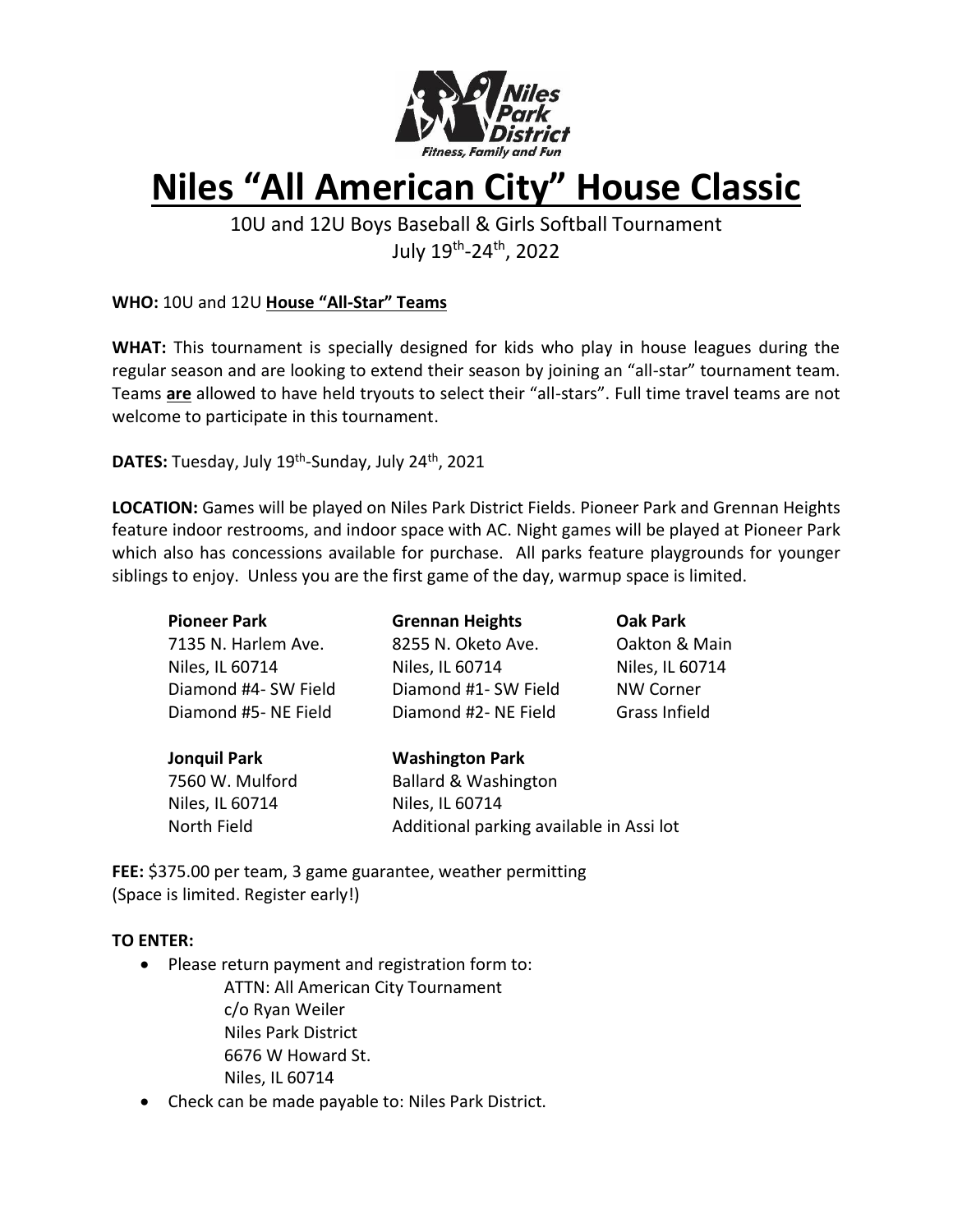## DEADLINE: Tuesday, July 5<sup>th</sup>, 2022

### **REFUND POLICY:**

- Teams choosing to withdraw before July  $5<sup>th</sup>$  are eligible for a full refund.
- $\bullet$  Teams choosing to withdraw July 6<sup>th</sup> or later will receive a partial refund.
- In the event of severe weather impacting the tournament, teams are eligible to receive a partial refund. Due to upfront tournament expenses, we will be unable to issue a full refund.

### **AWARDS:**

- MVP Medals- Awarded to one player on opposing team after each game.
- $\bullet$  1<sup>st</sup> Place- Individual trophies awarded to each player. (Max 15)
- 2<sup>nd</sup> Place- Individual trophies awarded to each player. (Max 15)

#### **DATES:**

- Tuesday, July 19<sup>th</sup>-Saturday, July 23<sup>rd</sup>- Pool Play Games
- Saturday, July 23<sup>rd</sup>-Sunday, July 24<sup>th</sup>- Single Elimination
	- $\circ$  Following pool play, teams will be seeded  $1^{st}$ -8<sup>th</sup>. Seeding will be determined by a point system. In the event of a tie, teams will be placed based on head to head scores, total run differential, runs allowed, and runs scored.

#### **WEBSITE:** [www.quickscores.com/niles-parks](http://www.quickscores.com/niles-parks)

Game schedules, scores, and brackets will be updated regularly throughout the tournament. Coaches are asked to add their scores in after each game.

# **ADDITIONAL NOTES:**

- ASA softball/IHSA baseball rules will apply, except as modified for the tournament.
- Proof of Insurance and Official Team Roster will be collected at check-in. Birth certificates will not be collected, but must be available in the event of a challenge.
- Game balls and MVP awards will be provided at the start of each game.
- Alcoholic beverages, pets, and smoking are not allowed on Niles Park District property. Service animals are welcome.
- Each coach's packet will contain FREE Niles Park District passes for your players to enjoy!